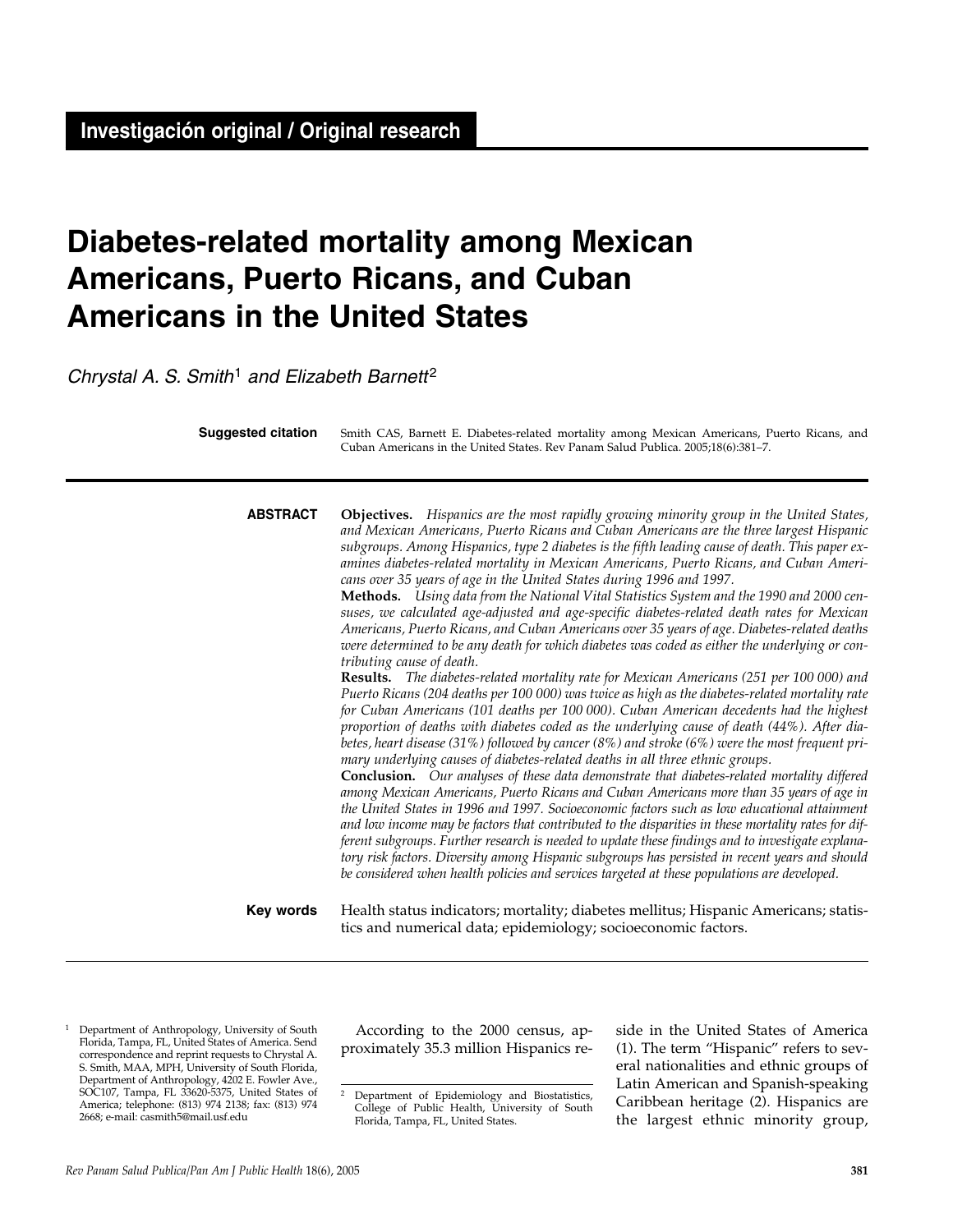Original research Smith and Barnett • Diabetes-related mortality among Mexican Americans, Puerto Ricans, and Cuban Americans in the United States

comprising of 12.5% of the total population, a proportion slightly higher than that made up by African Americans (12.3%). The three largest Hispanic subgroups are Mexican Americans (61% of all Hispanics), Puerto Ricans (12% of all Hispanics), and Cuban Americans (5% of all Hispanics), with the remaining 22% of all Hispanics in the United States coming from all other Latin American and Caribbean countries.

Diabetes is a serious public health problem for Hispanics. In 1996, diabetes was ranked sixth among the 10 leading causes of death for Hispanics (3). From 1997 to 1999, diabetes was ranked fifth among the 10 leading causes of death for Hispanics (4–6). Type 2 diabetes is diagnosed in approximately 90% to 95% of all cases of diabetes (7). Hispanics are 1.5 to 1.9 times as likely to have diabetes as non-Hispanic whites (8, 9). Moreover, Mexican Americans are twice as likely to have diabetes as non-Hispanic white adults (9–12).

Most previous research on Hispanic health issues has not examined specific ethnic subgroups. Although a few studies have examined general morbidity and mortality differentials among Hispanic subgroups, they did not conduct in-depth analyses of the diabetes mortality data for these subgroups (13– 16). Our study examined the diabetesrelated mortality data for Mexican Americans, Puerto Ricans, and Cuban Americans over 35 years of age in the United States for the years 1996 and 1997 to determine whether there were differences in mortality rates between these groups, and differences between the sociodemographic characteristics of these decedents. We focused on decedents over 35 years of age in order to capture the group most likely to suffer from adult-onset (type 2) diabetes. By analyzing the diabetes-related mortality data for the three largest Hispanic subgroups, we acknowledge that in each subgroup the sociocultural experience is different, and that this may influence their mortality rates.

Diabetes (particularly type 2 diabetes) is a complex syndrome that can be a direct cause of death and that can also contribute indirectly to deaths from other ailments, such as cardiovascular disease. Consequently, our inclusion of deaths for which diabetes was the contributing as well as underlying cause of death ensured that diabetes mortality was not underrepresented in our analysis.

# **METHODS**

#### **Study population**

The study population comprised Mexican Americans, Puerto Ricans, and Cuban Americans over 35 years of age who resided in the United States at the time of their death in 1996 and 1997. The death data for this study were collected from death certificates where the ethnicity of the decedent was identified as Mexican American, Puerto Rican or Cuban by family members or by observation if a family member was not available. On the population census form as well on state death certificates, race is a separate category from ethnicity or ancestry so persons designated as "Hispanic" can be of any "race." The population data for this study were collected from the United States Bureau of the Census 1990 and 2000 decennial censuses of population and housing (17, 18). On standardized surveys, both censuses asked respondents to self-report their ethnicity. Respondents were asked if they were of Hispanic heritage; if they answered "yes" they were asked specifically if their ethnicity was Mexican American, Puerto Rican or Cuban (17, 18).

#### **Data sources**

The death certificate data for Mexican Americans, Puerto Ricans, and Cuban Americans over 35 years of age for the years 1996 and 1997 were collected from the National Vital Statistics System compiled by the National Center for Health Statistics (NCHS) (19). The following information was extracted from the death data tapes for each decedent: diabetes as the underlying or contributing cause of death,

ethnicity (Mexican American, Puerto Rican and Cuban), age, gender, marital status, educational status, place of birth and state of residence.

Diabetes-related deaths were identified as those deaths for which diabetes was coded as the underlying or contributing cause of death (up to 20 conditions may be listed as a contributing cause of death). Diabetes is coded as 250 according to the *International Classification of Diseases*, ninth revision (ICD-9) (20). Diabetes as a contributing cause was included in the data set because the condition may contribute to underlying causes of death such as heart disease (ICD-9 codes 390-429) and stroke (ICD-9 codes 430-438) (8). As a result, diabetes is often recorded on the death certificate as a contributing cause for these diseases.

To obtain the population count for the denominator used to calculate the death rate, we calculated the age-, ethnicityand gender-specific intercensal estimates for 1996 and 1997 using data from the 1990 and 2000 United States Bureau of the Census decennial censuses (17, 18). To determine the population count for 1996 and 1997, the population change for each year between 1990 and 2000 was assumed to be constant. To calculate the population change for each year, the Mexican American, Puerto Rican, and Cuban population of 1990 was subtracted from the 2000 Mexican American, Puerto Rican, and Cuban populations respectively, and this difference was divided by 10 (accounting for the 10 years between the two censuses). The population change for each year was then added to the 1990 population to obtain the population estimates for the intercensal years.

# **Calculation of diabetes-related death rates**

The age-adjusted mortality rates for diabetes-related deaths were calculated separately for Mexican Americans, Puerto Ricans, and Cuban Americans over 35 years of age in the United States during 1996 and 1997. The nu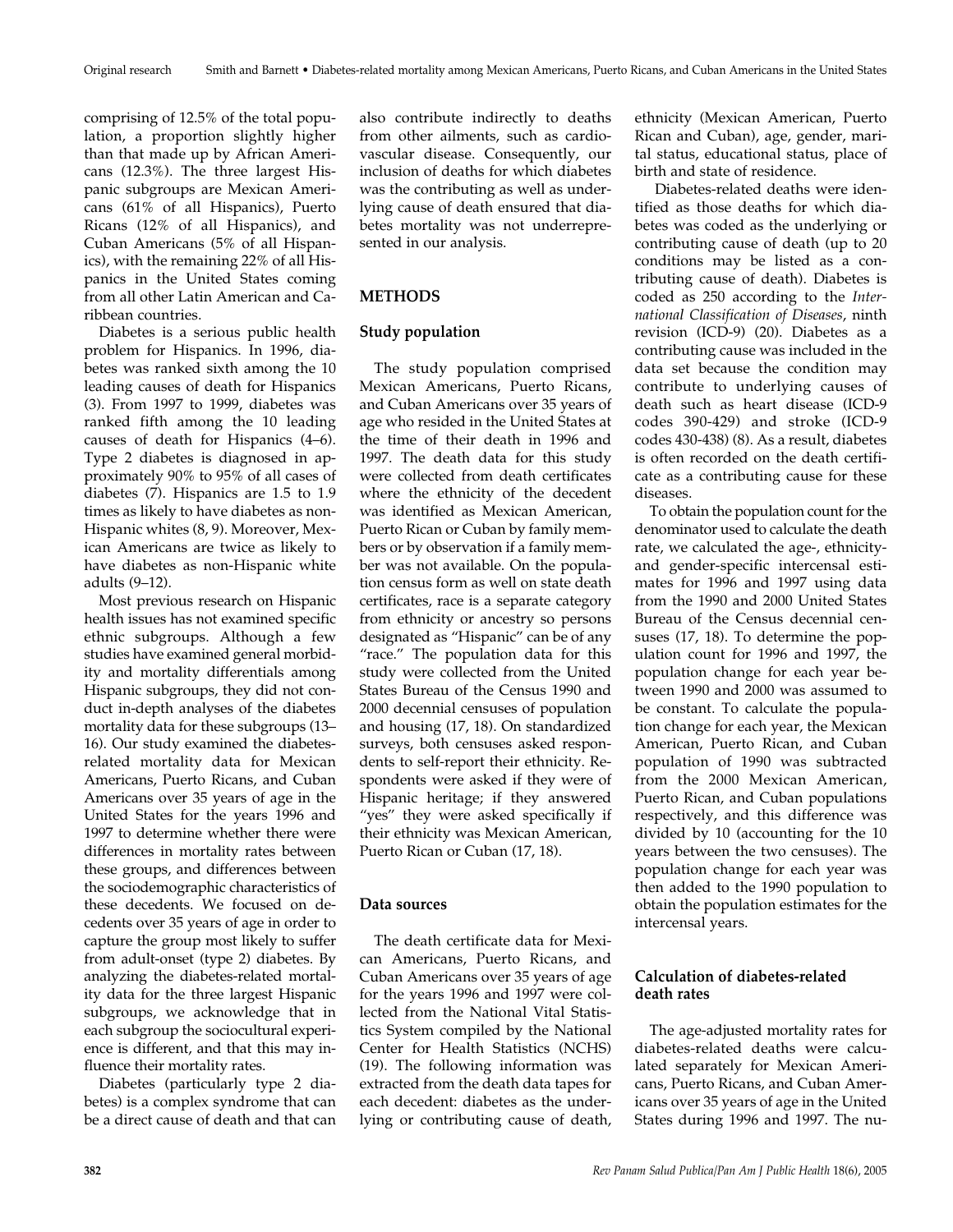merators were Mexican American, Puerto Rican, and Cuban deaths where diabetes was the underlying or contributing cause of death. The denominators were the population counts for 1996 and 1997. The data for the numerator and denominator were grouped into 10-year age groups: 35–44 years, 45–54 years, 55–64 years, 65–74 years, 75–84 years, and 85 years and older. The direct method of standardization was used to calculate age-adjusted death rates with the 2000 United States population as the standard.

#### **RESULTS**

# **Characteristics of Mexican American, Puerto Rican, and Cuban American decedents**

In the years 1996 and 1997, diabetes was the underlying or contributing cause of death for 19 563 Mexican Americans, Puerto Ricans, and Cuban Americans over 35 years of age. Of these decedents, approximately 77% (15 107) were Mexican Americans, 15% (2 884) were Puerto Rican and 8% (1 572) were Cuban. The sociodemographic characteristics of this study population including median age, educational attainment, marital status of decedents by gender, and place of birth are presented in Table 1. Cuban American decedents had the highest level of educational attainment, while Mexican American decedents had the lowest level of educational attainment of the three ethnic groups. Regardless of ethnicity most of the decedents were married men, while widows made up the largest proportion of female decedents.

### **Diabetes-related death rates**

Mexican American decedents had the highest age-adjusted rate of diabetesrelated mortality (251 per 100 000), followed by Puerto Ricans (204 deaths per 100 000) and then Cuban Americans (101 deaths per 100 000) (Table 2). In all three Hispanic subgroups, men had higher age-adjusted rates of diabetes**TABLE 1. Sociodemographic characteristics of Mexican American, Puerto Rican, and Cuban American decedents 35 years of age and older with cause of death reported as diabetes-related, 1996–1997**

|                                 | Hispanic ethnic groups  |              |                |  |  |
|---------------------------------|-------------------------|--------------|----------------|--|--|
|                                 | <b>Mexican American</b> | Puerto Rican | Cuban American |  |  |
| Number of decedents             | 15 107                  | 2884         | 1572           |  |  |
| Median age                      |                         |              |                |  |  |
| Men                             | 69                      | 68           | 74             |  |  |
| Women                           | 72                      | 72           | 79             |  |  |
| Gender (%) <sup>a</sup>         |                         |              |                |  |  |
| Men                             | 46                      | 48           | 45             |  |  |
| Women                           | 54                      | 52           | 55             |  |  |
| Educational attainment (%)      |                         |              |                |  |  |
| Men                             | 55                      | 34           | 35             |  |  |
| Elementary/None                 |                         |              | 4              |  |  |
| Some high school                | 13<br>20                | 11<br>46     | 33             |  |  |
| High school graduate            | 8                       | 5            | 7              |  |  |
| Some college                    | 4                       | 4            | 21             |  |  |
| College graduate<br>Women       |                         |              |                |  |  |
| Elementary/None                 | 67                      | 41           | 44             |  |  |
| Some high school                | 11                      | 10           | 3              |  |  |
| High school graduate            | 16                      | 43           | 36             |  |  |
| Some college                    | 4                       | 3            | 5              |  |  |
| College graduate                | 1                       | 3            | 12             |  |  |
| Marital status (%)              |                         |              |                |  |  |
| Men                             |                         |              |                |  |  |
| Married                         | 67                      | 59           | 66             |  |  |
| Widowed                         | 15                      | 14           | 15             |  |  |
| <b>Divorced</b>                 | 10                      | 11           | 10             |  |  |
| Never married                   | 7                       | 15           | 7              |  |  |
| Unknown                         | 0                       | 1            | 2              |  |  |
| Women                           |                         |              |                |  |  |
| Married                         | 38                      | 29           | 27             |  |  |
| Widowed                         | 47                      | 45           | 54             |  |  |
| Divorced                        | 10                      | 12           | 11             |  |  |
| Never married                   | 5                       | 13           | 7              |  |  |
| Unknown                         | 0                       | 1            | 0              |  |  |
| Place of birth (%) <sup>b</sup> |                         |              |                |  |  |
| <b>United States of America</b> | 62                      | 8            | 3              |  |  |
| Foreign or Puerto Rico          | 38                      | 91           | 95             |  |  |
| Rest of the world               | 0                       | 1            | $\overline{2}$ |  |  |
|                                 |                         |              |                |  |  |

a Percentage and age have been rounded to the nearest whole number.

b The place of birth for most foreign-born Mexican Americans was Mexico. The place of birth for most Puerto Ricans was Puerto Rico. Most of the foreign-born Cuban Americans were born in Cuba.

related mortality than women (Table 2). Overall, Mexican Americans had the highest age-specific diabetes-related death rates, followed by Puerto Ricans, and then Cuban Americans (Table 3). Of the three ethnic groups, Cuban American decedents had the lowest age-specific diabetes-related death rates in every age group. The age-specific diabetes-related death rates for Puerto Rican decedents in the age groups 35 to

44 years and 45 to 54 years were the same as or higher than the death rates for Mexican decedents in the same age groups. Gender comparisons showed that Mexican American, Puerto Rican and Cuban American men had higher age-specific diabetes-related death rates than the women in their respective ethnic groups. As Mexican American, Puerto Rican and Cuban American decedents became older, their age-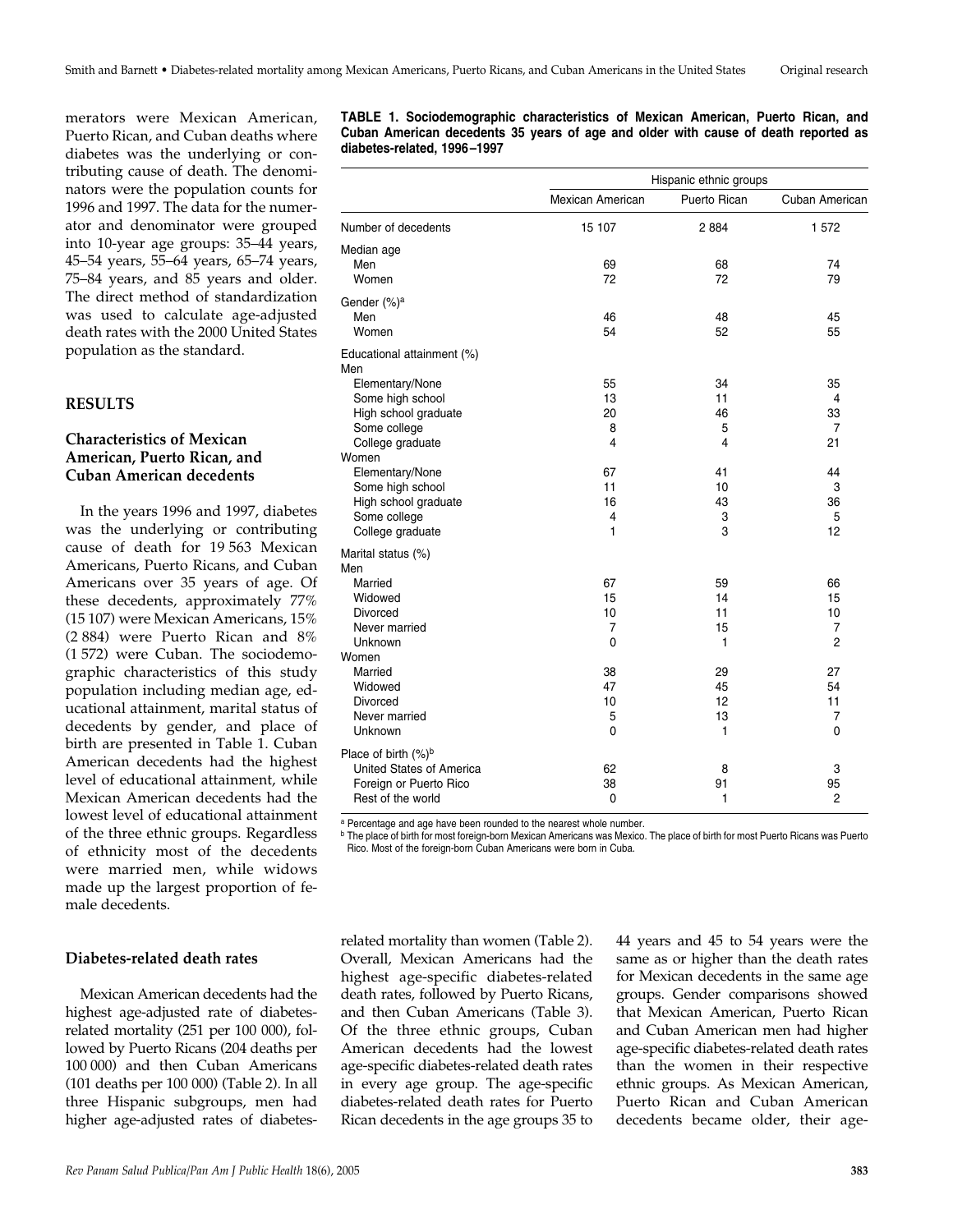**TABLE 2. Age-adjusted diabetes-related death rates per 100 000 for Mexican Americans, Puerto Ricans, and Cuban Americans 35 years of age and older by gender and age, 1996–1997**

| Hispanic ethnic groups        | Age-adjusted death rates |
|-------------------------------|--------------------------|
| Mexican American <sup>a</sup> |                          |
| Total                         | 251                      |
| Men                           | 263                      |
| Women                         | 237                      |
| Puerto Rican                  |                          |
| Total                         | 204                      |
| Men                           | 216                      |
| Women                         | 192                      |
| Cuban                         |                          |
| Total                         | 101                      |
| Men                           | 112                      |
| Women                         | 91                       |
|                               |                          |

<sup>a</sup> Rates have been rounded to the nearest whole number.

specific diabetes-related death rates increased regardless of gender.

#### **Diabetes as the underlying or contributing cause of death**

Overall, Cuban Americans had the highest proportion of diabetes-related deaths for which diabetes was the underlying cause of death (44%), followed by Puerto Ricans (39%) and

Mexican Americans (37%). In all three Hispanic subgroups, the proportion of diabetes-related deaths for which diabetes was recorded as the underlying cause of death was similar in men and women.

Our analysis found that after diabetes, heart disease (31%) followed by cancer (8%) and stroke (6%) were the most frequent primary underlying causes of death in all diabetes-related deaths in both sexes in all three ethnic

**TABLE 3. Age-specific diabetes-related death rates per 100 000 for Mexican Americans, Puerto Ricans, and Cuban Americans 35 years of age and older by gender and age, 1996–1997**

| Hispanic ethnic groups        | $35 - 44$<br>years | $45 - 54$<br>years | $55 - 64$<br>years | $65 - 74$<br>years | $75 - 84$<br>years | 85 years<br>and older |
|-------------------------------|--------------------|--------------------|--------------------|--------------------|--------------------|-----------------------|
| Mexican American <sup>a</sup> |                    |                    |                    |                    |                    |                       |
| Total                         | 8                  | 48                 | 187                | 552                | 944                | 1575                  |
| Men                           | 10                 | 56                 | 202                | 572                | 1013               | 1556                  |
| Women                         | 7                  | 38                 | 172                | 534                | 894                | 586<br>1              |
| Puerto Rican                  |                    |                    |                    |                    |                    |                       |
| Total                         | 11                 | 47                 | 167                | 381                | 798                | 1 2 8 2               |
| Men                           | 15                 | 56                 | 183                | 413                | 869                | 1 1 6 3               |
| Women                         | 7                  | 40                 | 153                | 357                | 756                | 1 3 3 8               |
| Cuban                         |                    |                    |                    |                    |                    |                       |
| Total                         | 6                  | 17                 | 60                 | 188                | 405                | 792                   |
| Men                           | 8                  | 22                 | 67                 | 236                | 449                | 730                   |
| Women                         | 4                  | 12                 | 53                 | 147                | 377                | 820                   |
|                               |                    |                    |                    |                    |                    |                       |

a Rates have been rounded to the nearest whole number.

groups. For all three Hispanic subgroups, heart disease was the underlying cause of death in approximately 31% of all diabetes-related deaths. In all three Hispanic subgroups, cancer was the underlying cause of death in 7% to 8% of all diabetes-related deaths, and stroke was the underlying cause of death in 4% to 6% of all diabetesrelated deaths.

### **DISCUSSION**

Our study provides a substantive analysis of diabetes-related mortality in the heterogeneous Hispanic community residing in the United States. We were cognizant that although Hispanics as a whole are at higher risk for diabetes than other ethnic groups, some Hispanic subgroups may be at higher risk for diabetes mortality than others. When Hispanics are analyzed as a homogeneous group, this variation in risk for diabetes mortality is masked.

During 1996 and 1997, diabetes was the underlying or contributing cause of death for approximately 20 000 Mexican Americans, Puerto Ricans, and Cuban Americans over 35 years of age in the United States. Mexican Americans were at highest risk for diabetesrelated mortality compared with other Hispanic subgroups. Mexican Americans (251 deaths per 100 000) and Puerto Ricans (204 deaths per 100 000) were twice as likely to die from diabetes-related conditions as Cuban Americans (101 deaths per 100 000). The heterogeneity in diabetes-related mortality rates is consistent with an earlier study by Rosenwaike of mortality differentials among Hispanics subgroups (13).

Using mortality data for individuals over 5 years of age from 1979 to 1981, Rosenwaike found that the ageadjusted diabetes death rate for Puerto Ricans was 29.6 deaths per 100 000, followed by Mexican Americans (28.8 deaths per 100 000) and Cuban Americans (14.7 deaths per 100 000). In his study, Puerto Ricans had the highest risk for diabetes mortality. However, in our study Mexican Americans and Puerto Ricans were twice as likely to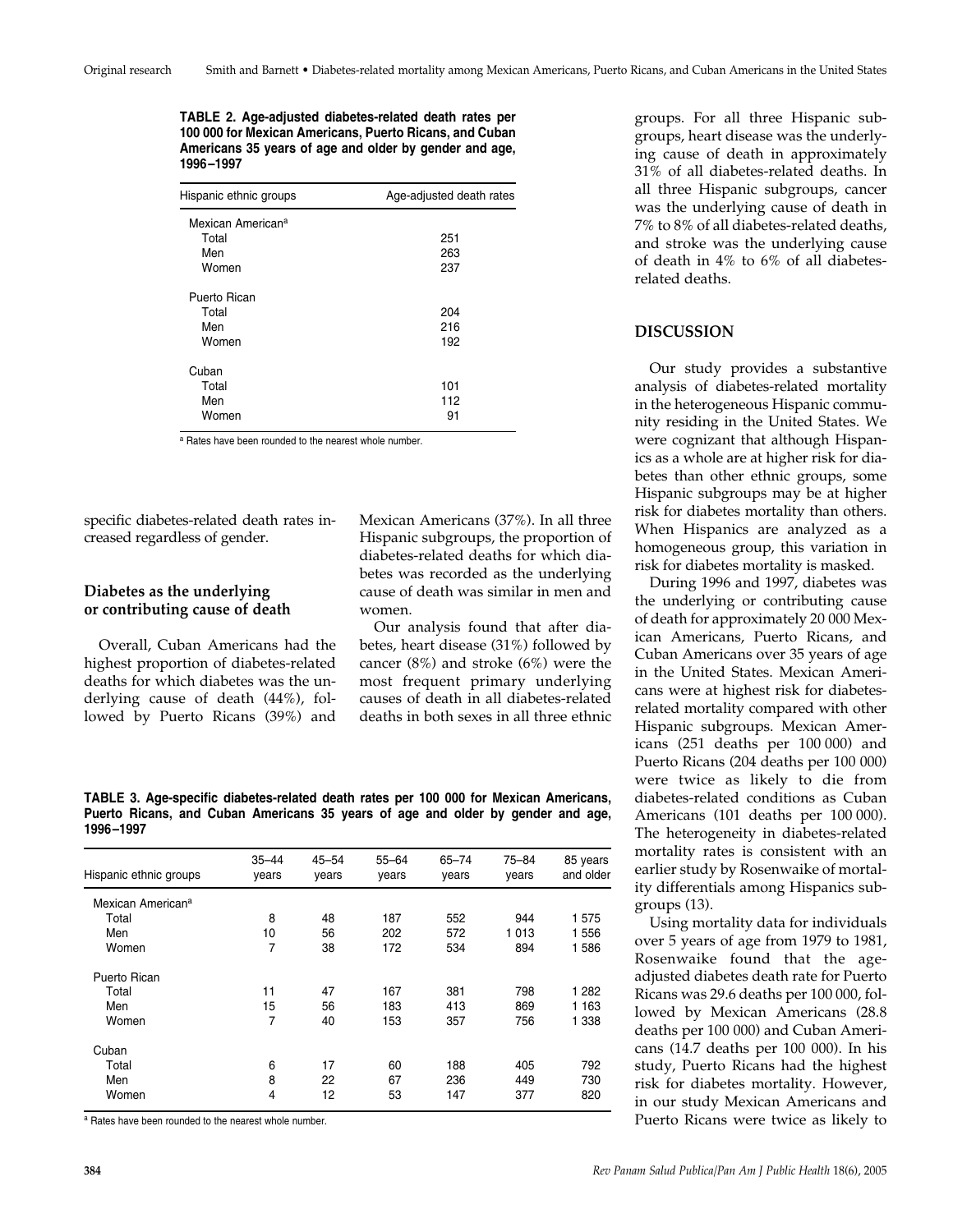die from diabetes as Cuban Americans. Although Rosenwaike used data from NCHS mortality tapes for the numerator and the 1980 census for the denominator to calculate age-adjusted death rates, he focused only on immigrants from Mexico, Puerto Rico and Cuba. Also, Rosenwaike's calculations included only deaths for which diabetes was recorded as the underlying cause. Our study improves on previous research by including deaths for which diabetes was a contributing cause of death.

Diabetes is a chronic condition that can go undiagnosed and untreated for a long time, eventually leading to death if an individual does not have health insurance and access to regular medical care (21). Given the important role that access to the health care system plays in preventing and effectively treating diabetes, one likely explanation for the diabetes-related mortality disparities that our study found between Mexican Americans, Puerto Ricans and Cuban Americans is socioeconomic status. Socioeconomic factors such as poverty, income, education, employment, and migration may contribute to ethnic health disparities (22).

In our study, we found that Mexican Americans and Puerto Ricans, who had the highest age-adjusted diabetesmortality rates, generally attained lower levels of education than Cuban Americans. Our findings are consistent with an NCHS survey that found that Mexican Americans and Puerto Ricans had lower educational attainments than Cuban Americans (14). This study also noted that higher percentages of Mexican Americans and Puerto Ricans had lower incomes and lived below the poverty line than Cuban Americans. Another NCHS survey found that Mexican Americans were more likely to be uninsured (39%), followed by Cuban Americans (21%) and Puerto Ricans (19%) (23). As a result, Hispanic subgroups face not only cultural and language barriers to obtaining access to health care, but also socioeconomic barriers such as poverty and low educational attainment. Cuban Americans have the highest socioeconomic status among

Hispanic subgroups, which may explain why their diabetes-related mortality rates were lower than in Mexican Americans and Puerto Ricans. Thus, future research in the area of diabetes morbidity and mortality should investigate the role that socioeconomic factors play in contributing to the disparate health outcomes in different Hispanic subgroups.

Our study also found that after diabetes, heart disease (31%), followed distantly by cancer (8%) and stroke (6%), were the primary underlying causes of death in all diabetes-related deaths. The finding that heart disease was often the underlying cause of death in these Hispanic subgroups is consistent with diabetes mortality research which has found that heart disease is the leading cause of death for individuals with diabetes (8). Thus, diabetes is frequently recorded as a contributing cause of death when the underlying cause of death is heart disease. The finding that cancer and stroke were also primary underlying causes of death in all diabetes-related deaths among Hispanic subgroups may be related to previous research which has shown that these diseases share many of the same risk factors, such as older age, obesity, family history of diabetes, and physical inactivity (8, 24). In addition, people with diabetes are twofold to fourfold more likely to suffer a stroke, which may explain why diabetes was frequently recorded as a contributing cause of death when stroke was the underlying cause of death (8).

# **Limitations**

Some potential problems might have influenced our analysis of diabetesrelated mortality data for Mexican Americans, Puerto Ricans, and Cuban Americans. The first problem was that diabetes may frequently be underreported on death certificates. Earlier studies found that diabetes is listed as an underlying or contributing cause of death in only about 35% to 40% of the patients known to have this disease (8, 25, 26). However, these validation studies were conducted in the mid-1980s, and in more recent years health professionals have become more aware that diabetes is an important contributor to the cause of death.

A second problem is that ethnicity may be misreported on death certificates (27). The demographic information on death certificates is collected from family members or funeral directors if a family member is not available. The National Longitudinal Mortality Study, a database of Current Population Surveys (CPS) files maintained by the National Heart, Lung, and Blood Institute along with the Census Bureau and NCHS, provides data on the reliability of Hispanic origin on death certificates (28). A study that compared 12 CPS files against the Hispanic origin section as recorded on death certificates from 21 states resulted in 89.7% agreement (29). The ratio of the number of decedents in the CPS reported as Hispanic divided by the number of decedents reported as Hispanic on death certificates was 1.07 for Hispanics overall, 1.11 for Mexican Americans, 1.04 for Puerto Ricans, and 1.07 for Cuban Americans. This ratio indicates a net underreporting of Hispanic ethnicity on death certificates.

A third problem is undercounting of minority groups by the United States Bureau of the Census, a problem that can lead to underestimation of the denominator for morality rates. For the 1990 census, a postenumeration survey conducted by the United States Bureau of the Census showed that the estimated undercount of Hispanics was 5% (30).

Consequently, misclassification of ethnicity in the numerator (deaths) biases the mortality rate downward, and underestimation of the denominator (population counts) biases the mortality rate upwards. Taken together, these two sources of bias most likely resulted in a slight underestimation of the mortality rates. A report from NCHS has estimated that correcting these problems would result in a 2% increase in mortality rates for Hispanics overall (27).

A final limitation of our study is that about 9 years have elapsed since the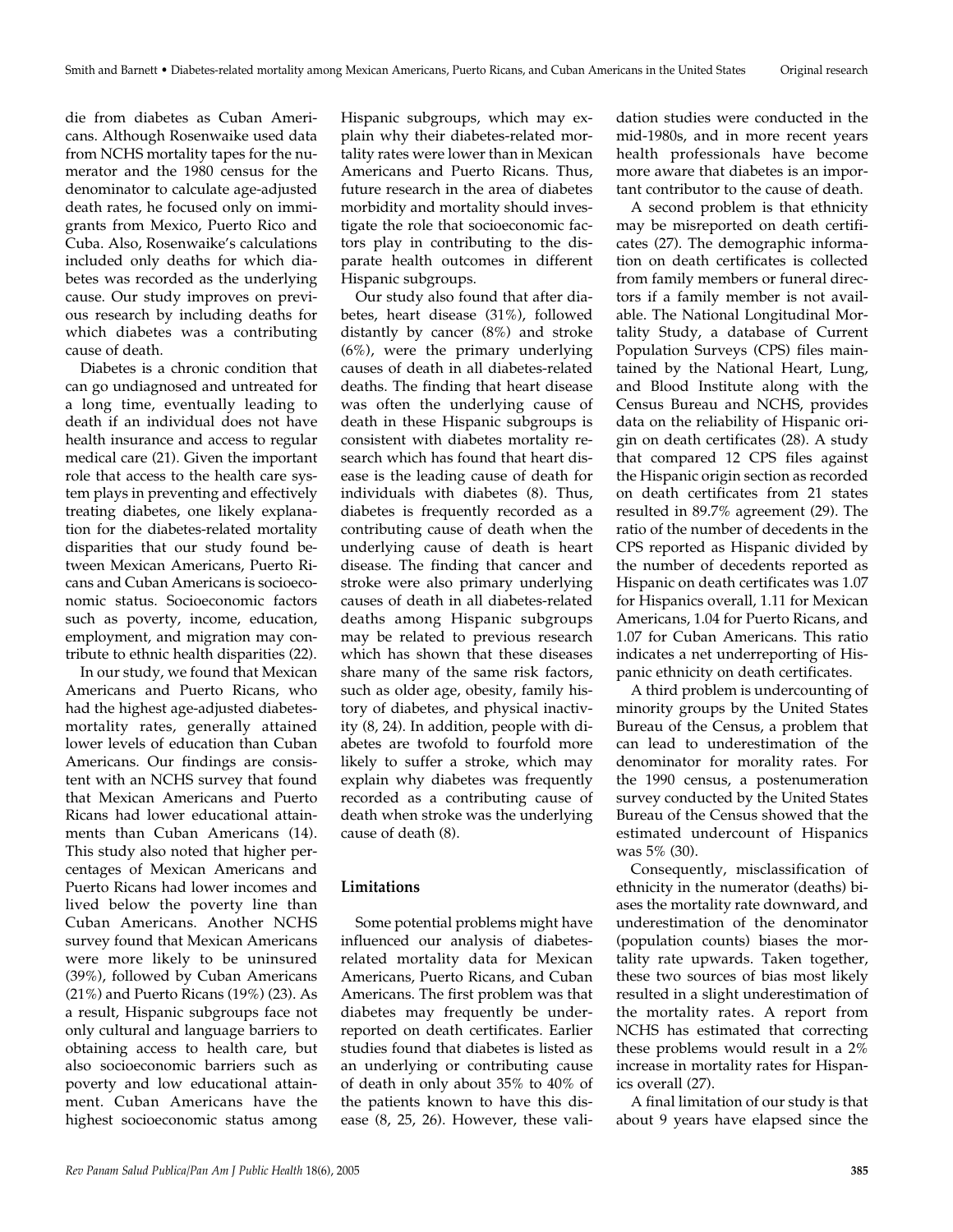data were gathered in 1996–1997. However, our analysis makes an important contribution to the limited research on diabetes-related mortality among Hispanic subgroups in the United States. Our analysis also provides baseline figures for diabetes mortality which can be useful for comparison with more recent data, given the lack of trend line information for health outcomes among Hispanic subgroups. We recommend that these analyses be replicated and verified with more recent data. Well-designed research is needed to explore the complex cultural, socioeconomic, and biomedical factors that could explain disparities within the growing Hispanic communities of the United States.

Our analysis of diabetes-related mortality among Mexican Americans, Puerto Ricans and Cuban Americans found disparities that are often masked

when Hispanics are treated as a homogeneous group rather than as a rapidly growing heterogeneous group with diverse ethnic identities and socioeconomic statuses. Awareness of this heterogeneity in diabetes-related mortality in Mexican Americans, Puerto Ricans, and Cuban Americans may help policy makers determine how public health resources should be distributed by state and local health agencies in areas where Hispanic subgroups at higher risk for diabetesrelated mortality reside. Clinicians and researchers can use our findings to develop interventions and provide treatment for diabetes that target Hispanic subgroups at higher risk for diabetes in their area.

Further research on diabetes among Hispanic subgroups should involve geographic analyses of mortality rates to identify patterns of diabetes-related

mortality in these and other Hispanic subgroups on the state and local levels in the United States. Moreover, future research on health outcomes among Hispanic subgroups rather than Hispanics as an aggregate ethnic group may indicate other health disparities in addition to the diabetes mortality disparities found in our study, which will need to be addressed by policy makers and clinicians who provide health services to these diverse Hispanic subgroups.

**Acknowledgments.** We wish to thank Latetia Moore, M.S.P.H., Carol R. Williams, M.P.H., Beverly Ward, Ph.D., and Dinorah Martinez, M.P.H for their useful contributions to the planning and analysis of this research. Dr. Barnett was supported in part by an Established Investigator Grant from the American Heart Association.

- **REFERENCES**
- 1. United States of America. United States Bureau of the Census: Overview of Race and Hispanic Origin: Census 2000 Brief. [Internet site]. Available from http://www.census. gov/prod/2001pubs/c2kbr01-1.pdf. Accessed 15 October 2004.
- 2. Trueba ET. Latinos unidos: from cultural diversity to the politics of solidarity. Lanham (MD): Rowman & Littlefield; 1999.
- 3. Peters KD, Kochanek KD, Murphy SL. Deaths: final data for 1996. Natl Vital Stat Rep. 1998; 47(9):1–100.
- 4. Hoyert DL, Kochanek KD, Murphy SL. Deaths: final data for 1997. Natl Vital Stat Rep. 1999; 47(19):1–104.
- 5. Murphy SL. Deaths: final data for 1998. Natl Vital Stat Rep. 2000; 48(11):1–105.
- 6. Anderson RN. Deaths: leading causes for 1999. Natl Vital Stat Rep. 2001;49(11):1–87.
- 7. Centers for Disease Control and Prevention, National Center for Chronic Disease Prevention and Health Promotion. Diabetes public health resource [Internet site]. Available from http://www.cdc.gov/diabetes/ pubs/general. htm#what. Accessed 20 October 2004.
- 8. United States of America, Centers for Disease Control and Prevention, National Center for Chronic Disease Prevention and Health Promotion. Diabetes public health resource [Internet site]. Available from http://www.cdc. gov/diabetes/pubs/estimates.htm#Deaths. Accessed 20 October 2004.
- 9. United States of America, Centers for Disease Control and Prevention. Prevalence of diabetes among Hispanics—Selected areas, 1998–

2002. MMWR Morb Mortal Wkly Rep. 2004; 53(40):941–4.

- 10. United States of America, Centers for Disease Control and Prevention. Self–reported prevalence of diabetes among Hispanics—United States, 1994–1997. MMWR Morb Mortal Wkly Rep. 1999;48(1):8–12.
- 11. Luchsinger, AJ. Diabetes. In: Aguirre-Molina M, Molina CW, Zambrana RE, eds. Health issues in the Latino community. San Francisco: Jossey-Bass; 2001. Pp. 277–300.
- 12. Hunt KJ, Williams K, Resendez RG, Hazuda HP, Haffner SM, Stern MP. All-cause and cardiovascular mortality among diabetic participants in the San Antonio Heart Study: Evidence against the "Hispanic Paradox." Diabetes Care. 2002;25(9):1557–63.
- 13. Rosenwaike I. Mortality differentials among persons born in Cuba, Mexico, and Puerto Rico residing in the United States, 1979–81. Am J Public Health. 1987;77(5): 603–6.
- 14. Hajat A, Lucas JB, Kington R. Health outcomes among Hispanic subgroups: data from the national health interview survey, 1992–1995. Adv Data Vital Health Stat. 2000;310:1–14.
- 15. Hummer R, Rogers, RG, Amir SH, Forbes D, Frisbie, WP. Adult mortality differentials among hispanic subgroups and non-Hispanic whites. Soc Sci Q. 2000; 81(1):458–76.
- 16. Sorlie PD, Backlund E, Johnson NJ, Rogat E. Mortality of Hispanic status in the United States. JAMA. 1993;270(20):2464–8.
- 17. United States Bureau of the Census: persons of Hispanic origin in the United States: 1990 Census of Population. Washington, D.C.: United States Government Printing; 1993.
- 18. United States Bureau of the Census: American fact finder: Census 2000 summary file 2. [Internet site]. Available from http://factfinder. census.gov/servlet/DatasetMainPage Servlet?\_ds\_name=DEC\_2000\_SF2\_U&\_ program=DEC&\_lang=en. Accessed 15 October 2004.
- 19. United States of America, National Center for Health Statistics: National Vital Statistics System. [Internet site]. Available from http:// www.cdc.gov/nchs/about/major/dvs/mort data.htm. Accessed 18 October 2004.
- 20. Practice Management Information Corporation. ICD-9-CM International Classification of Diseases, 9th Revision, Clinical Modification, 2005; 2004.
- 21. Anonymous. Mortality health disparities experienced by Hispanics–United States. MMWR Morb Mortal Wkly Rep. 2004;53(40): 935–7.
- 22. Williams DR, Neighbors HW, Jackson JS. Racial/ethnic discrimination and health: findings from community studies. Am J Public Health. 2003;93:200–8.
- 23. Carter-Pokras O, Zambrana RE. Latino health status. In: Aguirre-Molina M, Molina CW, Zambrana RE, eds. Health issues in the Latino community. San Francisco: Jossey-Bass; 2001. Pp. 23–54.
- 24. United States of America, National Cancer Institute: Director's Corner. [Internet site]. Available from http://www.nci.nih.gov/ directorscorner/directorsupdate-01-20-2004. Accessed 18 October 2004.
- 25. Bild DE, Stevenson JM. Frequency of recording of diabetes on US death certificates: analy-